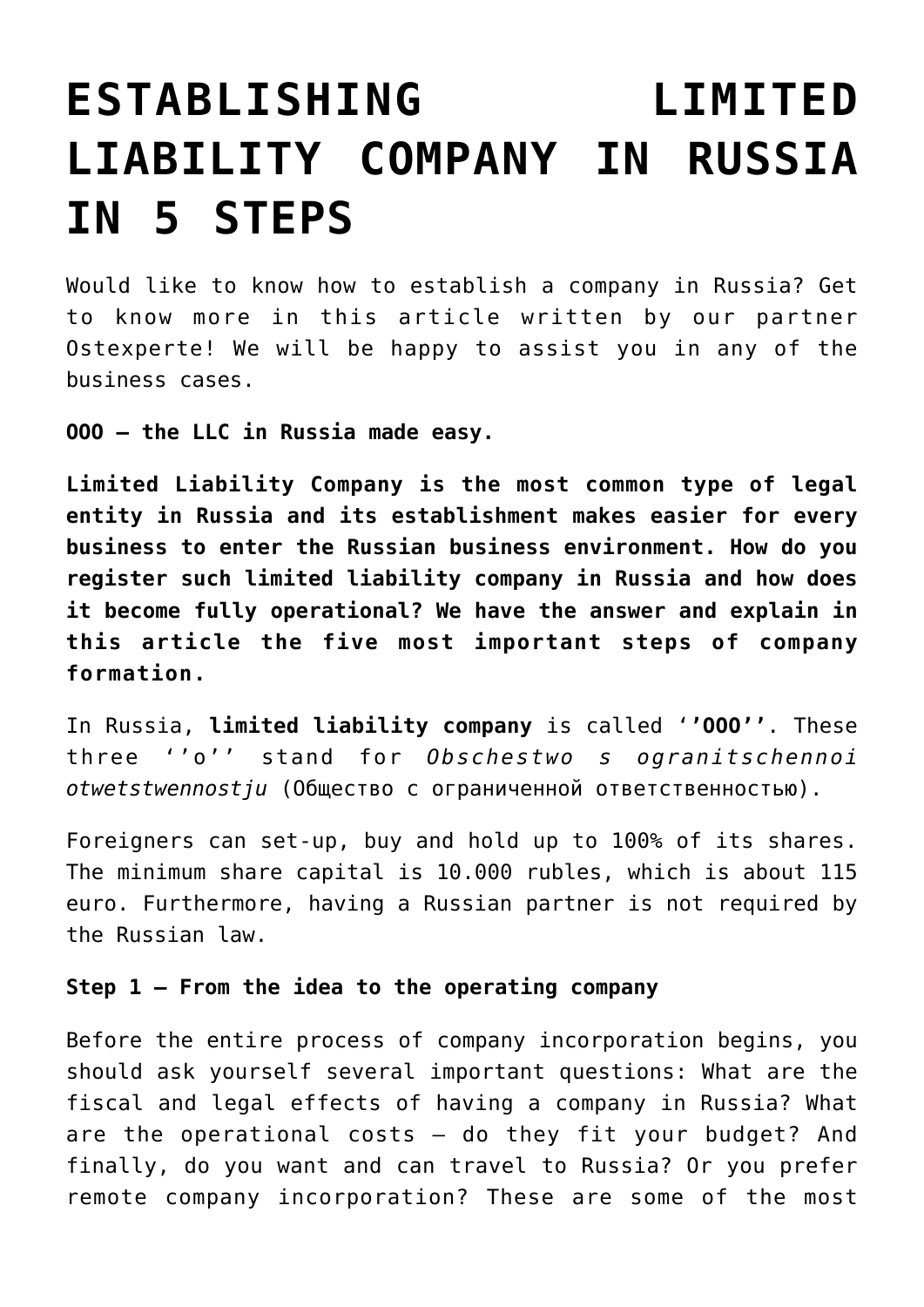important questions, that should be answered before the procedure of company incorporation begins at all.

As soon as the decision is brought, the first step is to decide a company name and to draft several important documents such as: the founding resolution, the statues of company and the shareholders agreement. The next steps are to collect proof of the company's final beneficiary and to issue a power of attorney for Russian lawyer of trust to act on behalf of you in Moscow or within all over Russia.

It is very important to understand that all your documents must be translated into Russian language, notarized, and apostilled. Our lawyers, tax experts and business consultants support you in the preparation of these documents and thorough the whole registration process in English, German and Russian.

## **Step 2 – Get a legal address for your company**

You need to have an official address where your company will be registered. In Russian it is called *Juridicheskiy Address* and means legal address.

Make sure that there is not only a letter box, but a real office where somebody is taking care for the incoming post and can answer the questions of the tax authorities. The best solution is, when the managing director or the chief accountant is available at this address. Even at this stage we can assist you as we provide our clients with a fullyfledged legal address of high quality in our office in the very center of Moscow.

# **Step 3 – Nominate the official managing director**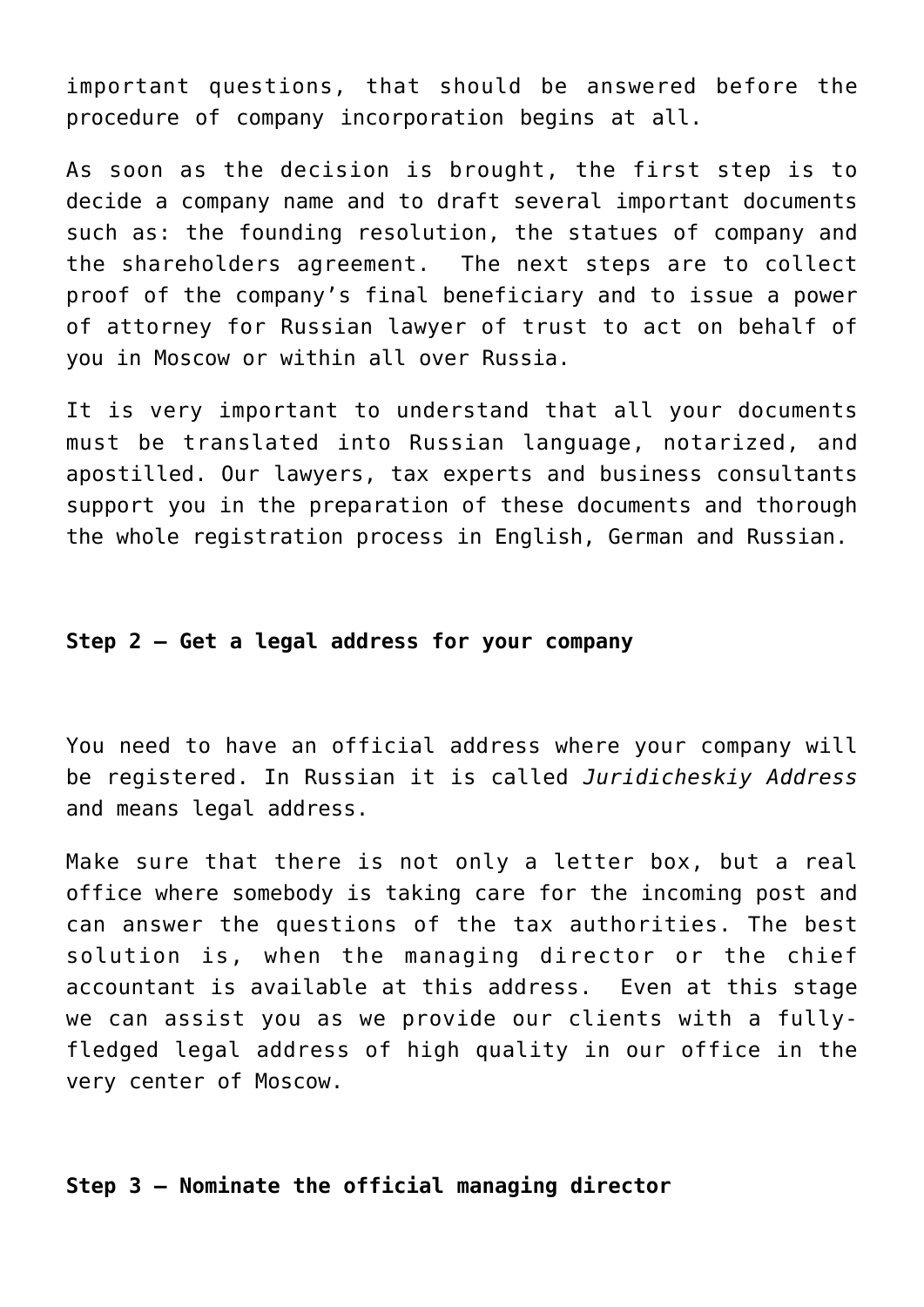At this step during company set-up process you must nominate a managing director. In Russian this means *Generalniy Director*. Which translates into General Director or Managing director.

If you intend to nominate a general director with a non-Russian citizenship, he will need to get a valid Russian work permit first. The work permit can be only applied for, after the company has been founded. In the meantime, our clients appoint one of our lawyers to be the interim manager.

#### **Step 4 – The set-up procedure**

Forth step is about to draft the resolution on the establishment of the ''OOO'', to confirm the articles of association and – if the company has more than one shareholder – to sign the shareholder's contract. When all these is setup, then the ''OOO'' will be successfully registered at a Russian notary and the Russian tax authorities.

## **Step 5 – Running your company**

After successful registration within the authorities, you need to get the company's stamp, to open the bank accounts and to deposit the minimum share capital of minimum 10.000 RUB. Upon the list of shareholders is issued you must notify and register at the governmental social insurance fonds. Our team of lawyers, tax advisers and business consultants pay attention to meet all the Russian Tax, Accounting and Labor laws.

If you follow these steps, you can set-up a company in Russia successfully – even without the obligation to come to Russia.